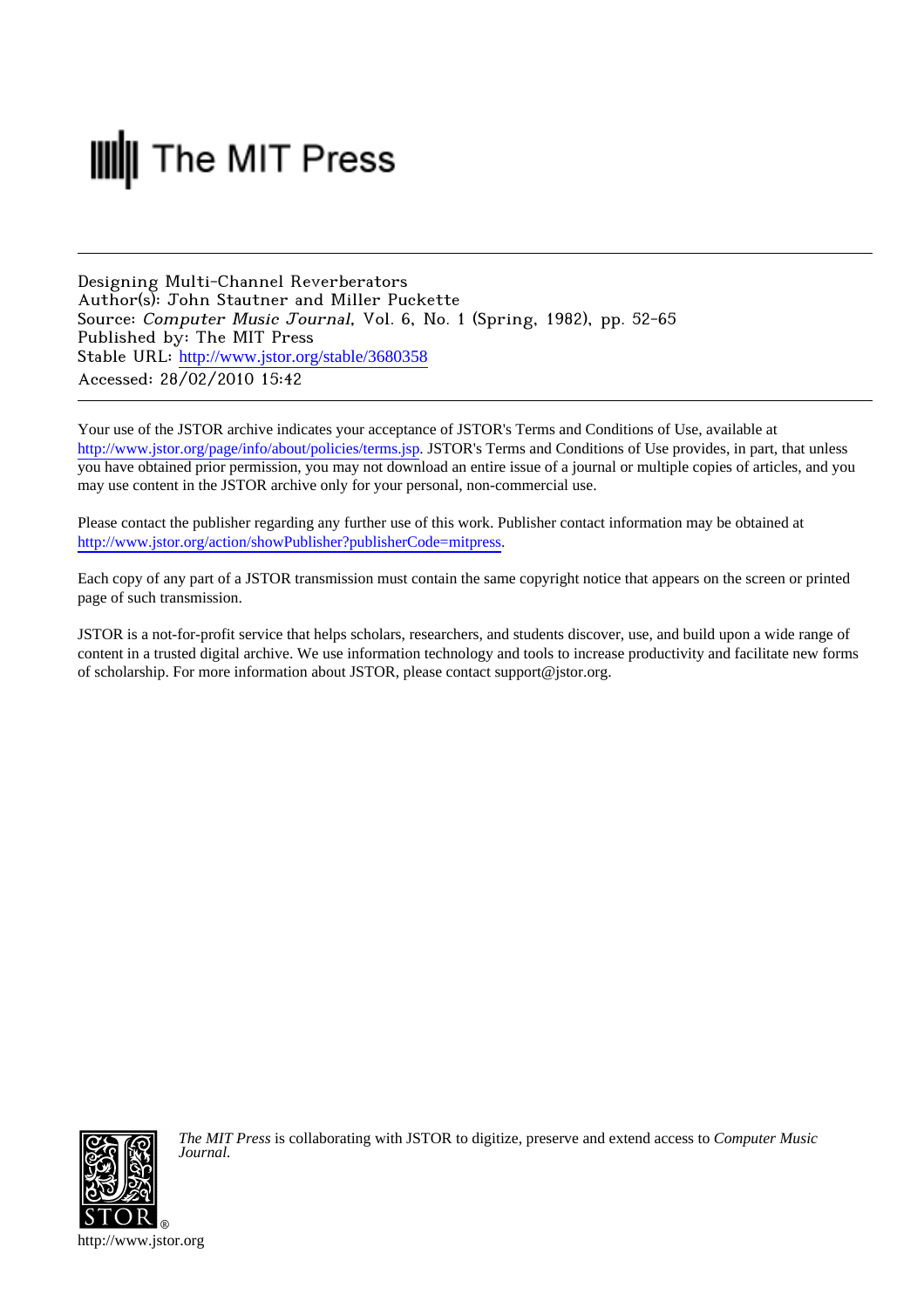# **John Stautner and Miller Puckette**

**Experimental Music Studio Massachusetts Institute of Technology Cambridge, Massachusetts 02139** 

# **Designing Multi-Channel Reverberators**

# **Introduction**

**We present here a methodology for the design of digital reverberators. Some properties of digital recursive networks that are useful for reverberation simulation are considered along with simplified assumptions of the behavior of sound in rooms. The method presented leads to a wide variety of possible reverberation networks, though only one such possibility is presented in detail.** 

**These results have led to the design of some reasonable four-channel reverberators useful for computer music. While no attempt has been made to imitate the ambience of an existing room or concert hall, the methods described herein may lead to such applications when they are combined with a consideration of the perceptual importance of attributes of the soundfield in a real room.** 

#### **Overview**

**In designing reverberators, we must attempt to account for both the early part of the reverberant response and the overall quality of the long-term response. It is very difficult to model exactly the long-term behavior of sound in an enclosure, but use of recursive delay networks can provide a satisfactory and practical approximation. Much can be said about the pattern of sound reflections during the first 100 msec or so of the reverberant response, however. It is convenient as well as perceptually meaningful to simulate these reflections directly by considering the configuration of the room to be modeled.** 

**Both of these methods are present in our design procedure. First, we create a skeletal recursive network where each delay unit is assigned to a speaker. The output of a delay unit feeds a speaker** 

**Computer Music Journal, Vol. 6, No. 1, Spring 1982,** 

**0148-9267/82/010052-14 \$04.00/0** 

**? 1982 Massachusetts Institute of Technology.** 

**and also feeds one or more of the other delay units in the network. In this way, the echoes spread among the speakers and increase in density during the reverberant response. The feedback pathways are characterized with a feedback matrix, G, and ways of choosing G to yield a stable response are presented.** 

**Next, a specific feedback matrix is chosen that gives a skeletal network appropriate for use with four output channels arranged in a square. Methods of simulating the early response and further refinements of the design procedure are introduced within the context of this particular example.** 

**Finally, some hints for efficient computation are given, and excerpts of a sample Music 11 implementation are shown.** 

# **Model of the General Delay Network**

**A network of delays may be described as an extension of the comb filter (Fig. 1) whose system equation is usually written** 

$$
y = z^{-r}(x + gy), \qquad (1)
$$

where x is the input, y is the output,  $\tau$  is the delay in samples, g is the feedback coefficient and  $z = e^{i\omega}$ . **We may generalize this recursive network by replacing the delay with n delays in parallel, each with an input and an output signal. The feedback signal is replaced by n feedback signals, each of which is some combination of the output signals. If we denote the feedback signal to the ith delay unit as f,, then we have** 

$$
f_i = \sum_{j=1}^{n} g_{ij} y_j.
$$
 (2)

**If we adopt the language of matrices, the system equation becomes** 

$$
Y = D(X + GY), \tag{3}
$$

**where X is a vector whose components are the n** 

**52** Computer Music Journal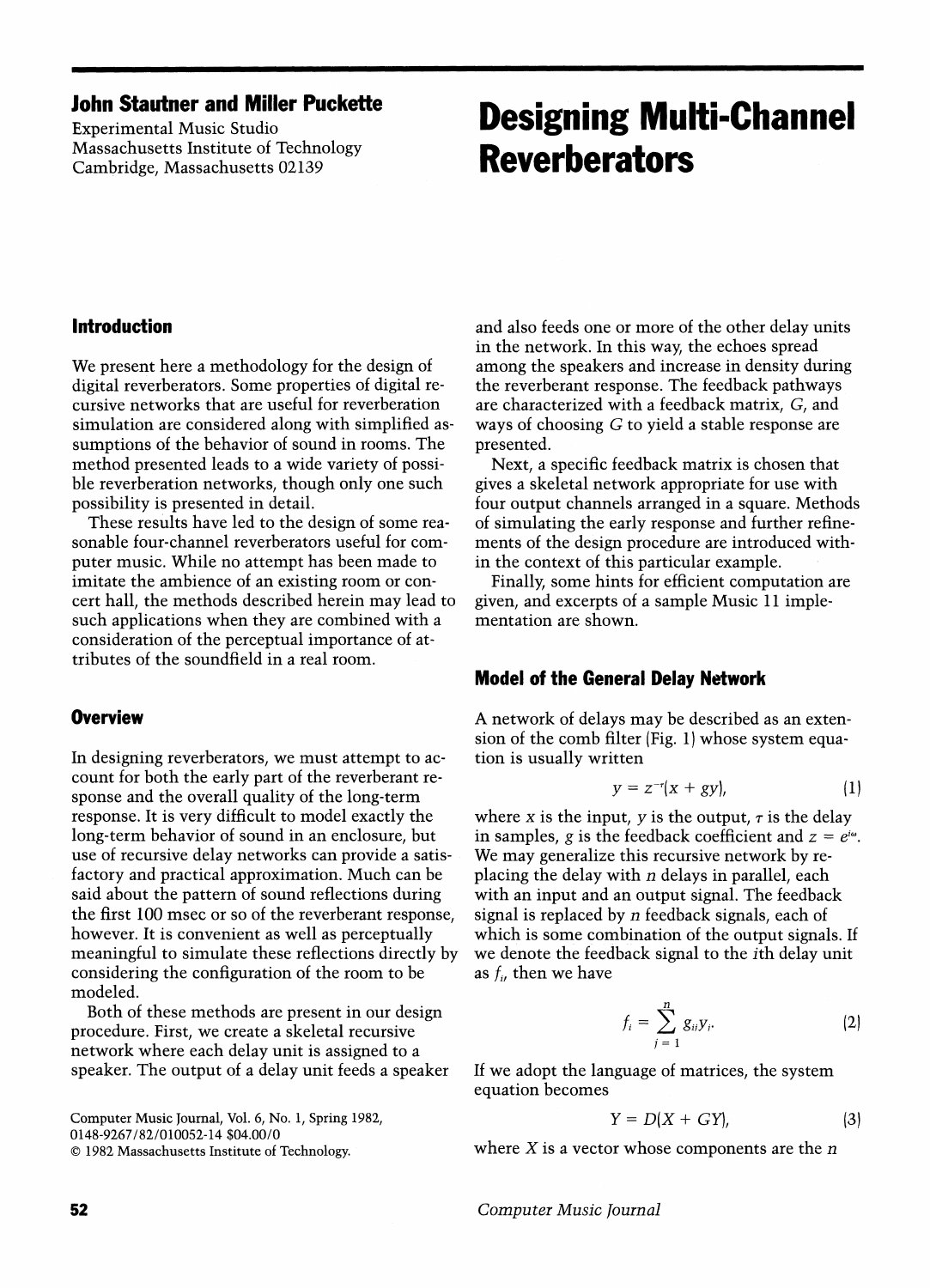**Fig. 1. A comb filter with feedback coefficient g and**  delay of τ samples.

**Fig. 2. The network of Fig. 1 generalized to vector signals.** 



**inputs, Y a vector of n outputs, G the matrix with the components in Eq. (2), and D a matrix of the form** 

$$
D = \begin{bmatrix} z^{-\tau_1} & & & & 0 \\ & z^{-\tau_2} & & & \\ & & z^{-\tau_3} & & \\ & & & & \ddots & \\ 0 & & & & & \end{bmatrix}
$$
 (4)

**The form of the network is shown in Fig. 2.** 

**The network may be modified by introducing other elements such as filters. For simplicity, however, we consider the stability and frequency response of the skeletal network shown. Additional elements will be useful later for imitating early echo patterns as an aid to directionality and enhancement of quality.** 

**Iterating Eq. (3) gives the system function** 

$$
Y = DX + DGDX + DGDGDX + \dots,
$$
  
=  $D(I + (GD) + (GD)^2 + (GD)^3 + \dots)X,$ 

**or** 

$$
Y = D(I + A + A^2 + A^3 + \dots | X, \tag{5}
$$

**where I stands for the identity matrix and A replaces GD for future convenience. The properties of this system function determine most of the qualities of the delay network.** 

**Writing the system function in the form in Eq. (5) makes it clear that a condition for stability is that successive powers of A become smaller instead of larger. To develop sufficient conditions for this, let**   $|X|$  denote the vector norm of X (in real terms the **root-mean-square [RMS] amplitude of the signal X), defined by** 

$$
|X| = \sqrt{|X_1|^2 + |X_2|^2 + \ldots + |X_n|^2}.
$$



**Then if for any reason we have** 

$$
|AX| < k|X| \tag{6}
$$

for all X and some positive  $k < 1$ , then the norms **of the terms of the expression** 

$$
X + AX + A^2X + A^3X + \ldots
$$

**decrease exponentially. This implies convergence of the sum, which in turn implies the stability of the network. Since D is unitary, that is, has the property** 

$$
|DX|=|X|,
$$

**we may rewrite Eq. (6) as** 

$$
|GX| < k|X|. \tag{7}
$$

**That the condition in Eq. (7) is also sufficient for stability is also true but by no means obvious.** 

**The simplest means of ensuring the truth of Eq. (7) is to let G take the form** 

$$
G = U \begin{bmatrix} k_1 & 0 \\ k_2 & \cdot \\ 0 & \cdot & \cdot \end{bmatrix} \tag{8}
$$

**where none of the k's exceed k in Eq. (7), and U is unitary. Since we are presently assuming that G has real entries, we may write the condition that U be unitary as** 

$$
\sum_{k=1}^{n} U_{ik} U_{jk} = \begin{cases} 1 & \text{if } i = j, \\ 0 & \text{otherwise.} \end{cases}
$$

**Stautner and Puckette**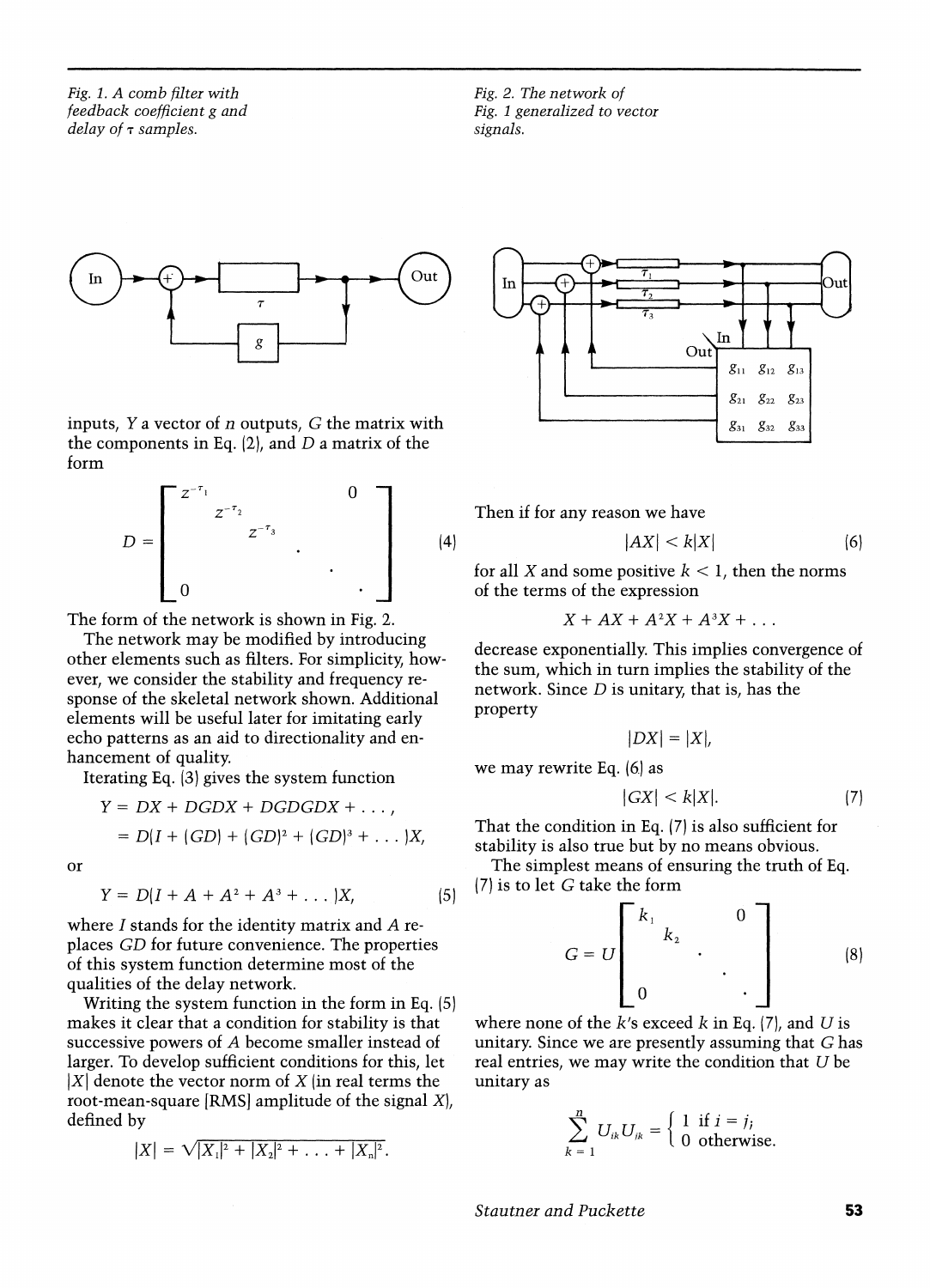**The simplest example of a unitary matrix is the identity, which gives parallel comb filters for the network. A nontrivial example is** 

$$
U = \begin{bmatrix} \sin(r) & \cos(r) \\ -\cos(r) & \sin(r) \end{bmatrix}
$$

**for any r. Since the product of two unitary matrices is again unitary, matrices of the above form can be applied repeatedly to mix the outputs of pairs of delays, thus forming more complex networks.** 

**Equation (3) may now be rewritten as** 

$$
Y = \frac{D}{I - A} X, \tag{9}
$$

**still in analogy to the comb filter. Since D consists only of delays, the numerator has no coloring effect. The denominator acts in much the same way as it does in the conventional comb filter. Mul**tiplying Eq. (9) by  $I - A$  gives

$$
Y - AY = DX.
$$

Since  $|AY| < k|Y|$ , we have

$$
(1 - k||Y| < |Y - AY| < (1 + k||Y|).
$$

Substituting *DX* for  $Y - AY$ , and using the fact that **D is unitary,** 

$$
\frac{1}{1-k} > \frac{|Y|}{|X|} > \frac{1}{1+k}
$$

**This inequality gives an upper and lower bound on the frequency response of the network, taken as the ratio of the total RMS power of the speaker outputs Y to the RMS power of the input signals X. For a simple comb filter, these upper and lower bounds are nothing more than the peaks and troughs of the comb filter frequency response described by Schroeder (1962). When delays of various lengths are used in the general recursive network, however, the frequency response achieves these peaks and troughs at very irregular intervals in frequency, which removes the buzzy sound that comb filters give. The coloration is usually much less bothersome than that of the equivalent number of comb filters in parallel.** 

# **A Four-Channel Network**

**For most of the remainder of this discussion, we will assume the skeletal delay network given in Fig. 3, which is suitable for use in a four-channel playback environment where the speakers are arranged at the corners of a square. The feedback matrix G for this network is given by** 

$$
G = \begin{bmatrix} 0 & 1 & 1 & 0 \\ -1 & 0 & 0 & -1 \\ 1 & 0 & 0 & -1 \\ 0 & 1 & -1 & 0 \end{bmatrix} \cdot g,
$$

**where** 

$$
|g| < \frac{1}{\sqrt{2}} \, .
$$

**A source signal may be introduced at any point in this network, such as the end of one of the delays.** 

**An advantage of this delay network is that the speaker outputs are mutually incoherent signals that are spatially responsive to the input channel of the source. Past research (Meyer, Burgtorf, and Damaske 1965) has shown that incoherent output signals are important to create a diffuse soundfield, which is characteristic of good concert hall reverberation (Beranek 1962; Schroeder, Gottlob, and Siebrasse 1974). Consider also the growth of the soundfield: if the input is a pulse in channel 1, we first hear an output pulse in channel 1, then in the adjacent channels, and finally in the diagonally opposite channel before the echo density grows and spreads among the four channels. This behavior acts as an additional cue of source position and of the physical extent of the simulated space.** 

#### **Definition of Early Response**

**Much research has been done to determine the importance of the early response, which occurs roughly during the first 50-100 msec of the reverberation impulse response. Measurements and simulations of the early reflections in concert halls have demonstrated that time separation, frequency**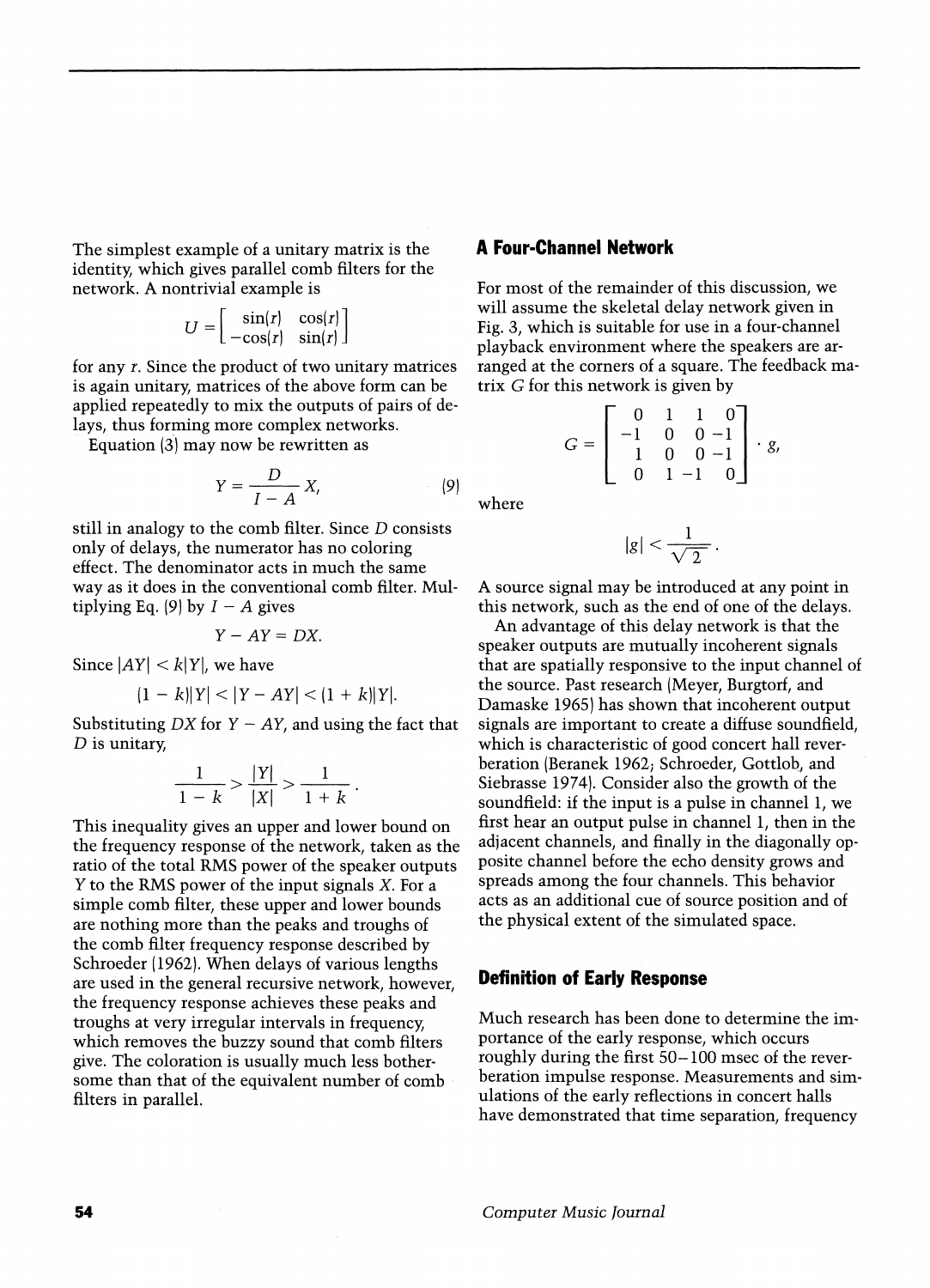**Fig. 3. Basic feedback network with source introduced in left front channel.** 

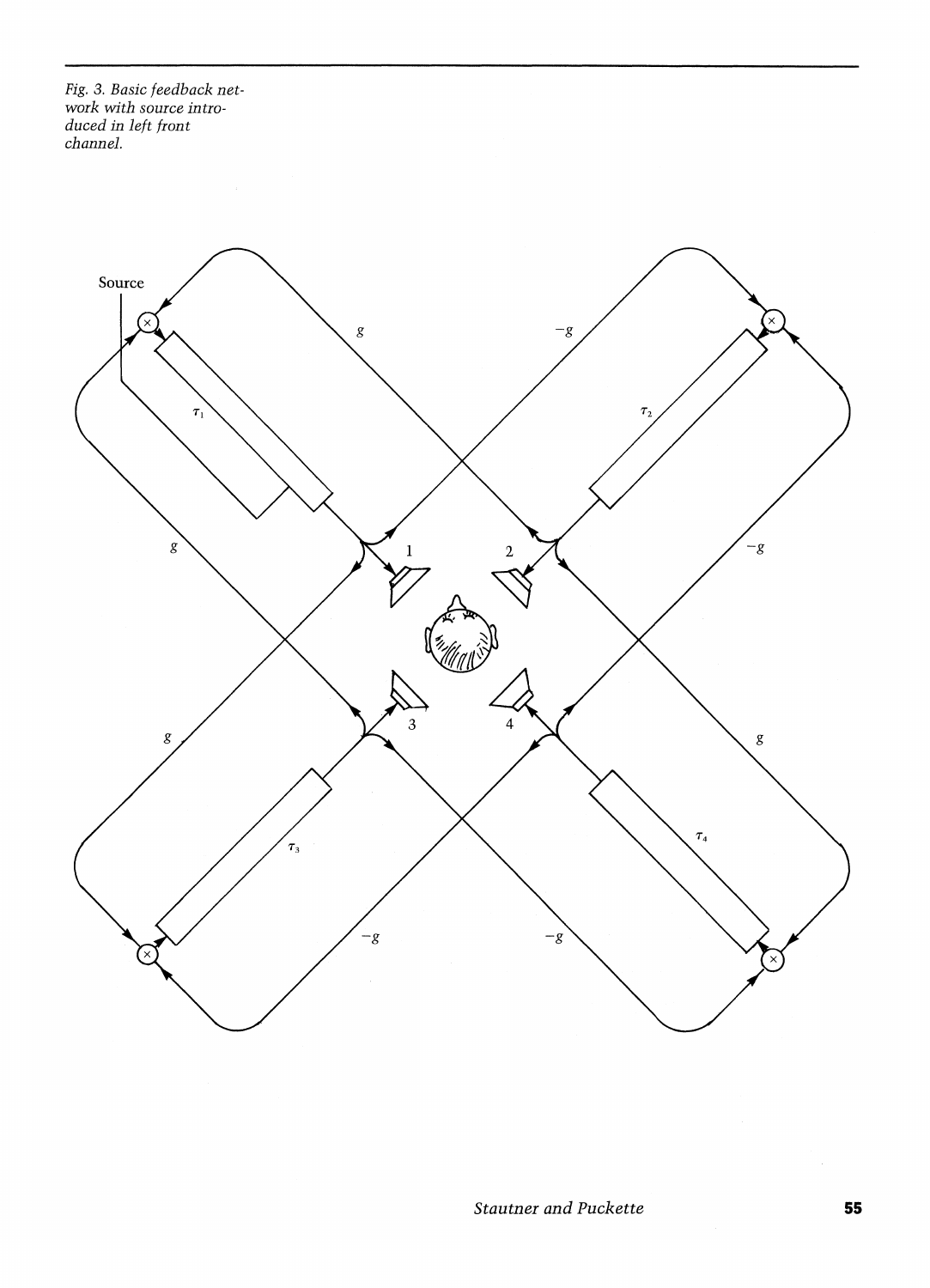**Fig. 4. Various pathways of sound from source to listener. For objects, only the first reflections of the source signal from the objects are shown.** 

**characteristics, and incident angle of the reflections are important perceptual cues of reverberation (Jordan 1969; Barron 1971; 1974). The design of the reverberation network can be extended to simulate the effect of these early reflections.** 

**Ultimately, these results may be applied in the design of reverberation networks that can simulate the favorable properties of existing concert halls or even aid in the design of new halls. Our purposes here are not to carry out such a simulation, but rather to find some guidelines for designing an early response leading to a good sounding reverberator suitable for general use. In doing this, we consider a greatly simplified description of the behavior of sound in rooms.** 

**To model the early response, we simply add various proportions of the source signal directly into the delay loops for each channel. The length of each delay determines the amount of the early response that can be simulated for that channel and direction.** 

**Actual delays, amplitudes, and incident directions of the early reflections may be chosen by defining a room of particular dimensions and employing the method of image sources to determine the reflections from the walls (Moorer 1979). An enhancement of this method is to define objects in the room and consider reflections from them as well.** 

**The pathways of the sound rays for such a room are shown in Fig. 4. The amplitude of the sound pressure emanating from a simple source (point source) drops as I/distance when the distance is greater than a few wavelengths or so. Near field effects of actual sound radiators are generally very complicated, so when the distance from the source is less than a few wavelengths we can approximate the amplitude of the sound pressure as being virtually unchanged.** 

**Using these rules, we can find the amplitude of the direct sound signal or of that ray traveling the direct path from the source to the listener. In general, the attenuation of a ray coming from an image source will be approximately** 

$$
att = k^m / src\_to\_lis,
$$

**where k is the amplitude reflection coefficient of** 



**the walls, m is the number of walls the ray has traversed, and src to lis is the distance from the image source to the listener position. The corresponding delay is** 

$$
del = src_to lis/VEL,
$$

**where VEL is the speed of sound. For objects, we may consider only the first reflection of the sound source from the object in order to simplify the calculations. As a further simplification, we will treat all objects as either large and flat like walls or cylindrical and with a given diameter.** 

**Reflections from the large flat objects may be treated as a single wall reflection, with the corresponding amplitude attenuation.** 

**For the reflections from cylinders, we have the following approximations for distances greater than a few wavelengths from the cylinder:** 

 $att = q \cdot (1/src_to_obj) \cdot (1/\sqrt{obj\ to\ lis})$ 

**Computer Music Journal**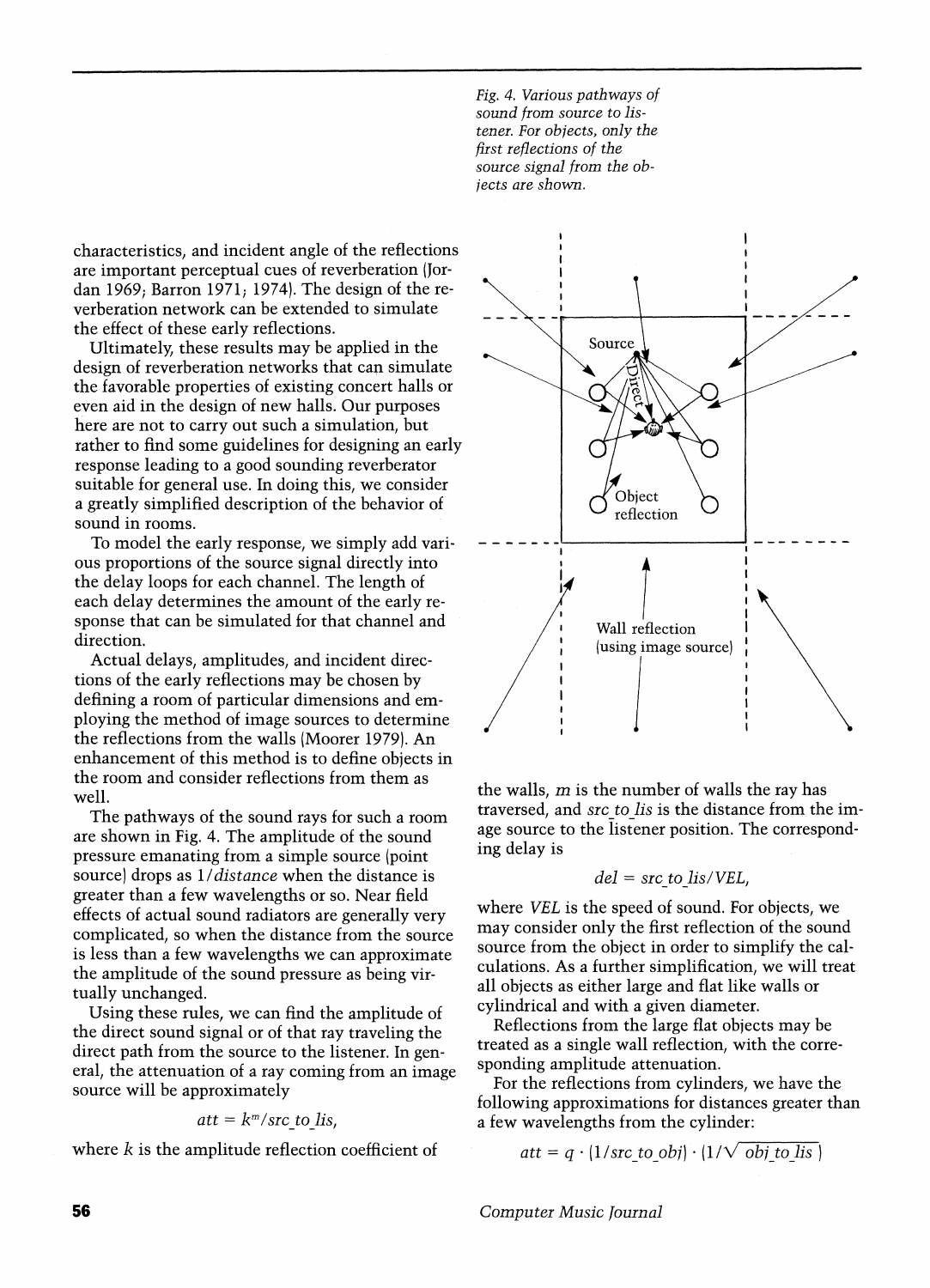**and** 

$$
del = (src_to_of_j + obj_to_list)/VEL,
$$

where *q* is some attenuation coefficient represent**ing the overall reflection characteristics of the object, src to obj is the distance from the source to**  the object, and *obj* to *lis* is the distance from the **object to the listener. Near field effects of sound scattering from cylinders are very complicated, and it is sufficient to approximate the amplitude attenuation when the distance from the object is less than a few wavelengths simply as** 

$$
att = q \cdot (1/src_to_obj).
$$

**The choice of values for k and q in the above relationships is not critical but should be made reasonably. Typical values for k can be found by consulting an acoustics text (e.g., Beranek 1954); normally, the quantity given is the energy absorption coefficient. The amplitude attenuation k is related to the energy absorption coefficient by** 

$$
k = (1 - absorption)^{1/2}.
$$

**Absorption coefficients normally vary with the frequency and type of material, but a typical value for plaster is 0.04 at 500 Hz, yielding** 

$$
k=\sqrt{1-0.04}\,=0.98.
$$

**Setting a value for q is less straightforward, since q is highly dependent on the size and shape of the object and also on its position relative to the source and listener positions. For now, we may arbitrarily estimate a value of about 0.2. A more detailed way of choosing this coefficient will be discussed later.** 

**The speaker channels for the reflections are chosen simply to correspond to that quadrant around the listener in which the incident sound ray approaches. This in effect samples the space into four discrete directions.** 

**By addition of these early reflections into the delay network, the echo density of the early response is increased substantially. Without this initial density of reflections, the early part of the simulated reverberation response would sound ragged, especially for impulsive sounds. On the other hand, if the early reflections are too dense, the resulting sound will be mushy. Furthermore, the directional** 

**relationships of the reflections resemble the reverberation onset in a real room and contribute to the sense of spaciousness.** 

### **Long-Term Response**

**The choice of delay lengths gives at least a sense of the size of the room being modeled. As a rough guide, the lengths determine the interval between successive echoes, which is described statistically for real rooms by the mean free path of sound in the room. Shorter delays give more coloration (as do smaller rooms), which can be objectionable for long reverberation times.** 

**Choosing incommensurate delay lengths is important to avoid flutter and achieve a smooth response. Schroeder suggests using lengths spanning a ratio of 1:1.5 (Schroeder 1962). Our longest delay**  lengths were typically about  $\frac{1}{10}$  sec. If much longer **delays are desired, it may be useful to add a flat network with short delays to improve echo density.** 

**Another important part of the long-term response of room reverberation is the frequency-dependent effect of air absorption. To simulate this effect, we insert lowpass filters at the output of each delay. The cutoff frequencies of the filters depend on the length of each delay (Moorer 1979).** 

# **Additional Modifications**

**A richer and more realistic sounding reverberation can be obtained by simulating the frequency characteristics of the reflections from walls and objects. Most wall materials show the greatest energy absorption in the middle frequencies between 500 and 2000 Hz or higher. This effect can be conveniently simulated by using a lowpass or a bandstop filter.** 

**Some typical absorption coefficients for hard surfaces given by Kuttruff (1973) indicate a gently rolling off lowpass-filter effect. To simulate this behavior, we calculate the corresponding amplitude attenuation coefficients and then normalize these values so the maximum amplitude is 1. An example of these values is shown in Table 1. A firstorder IIR filter with its attenuation (att) at 2000 Hz**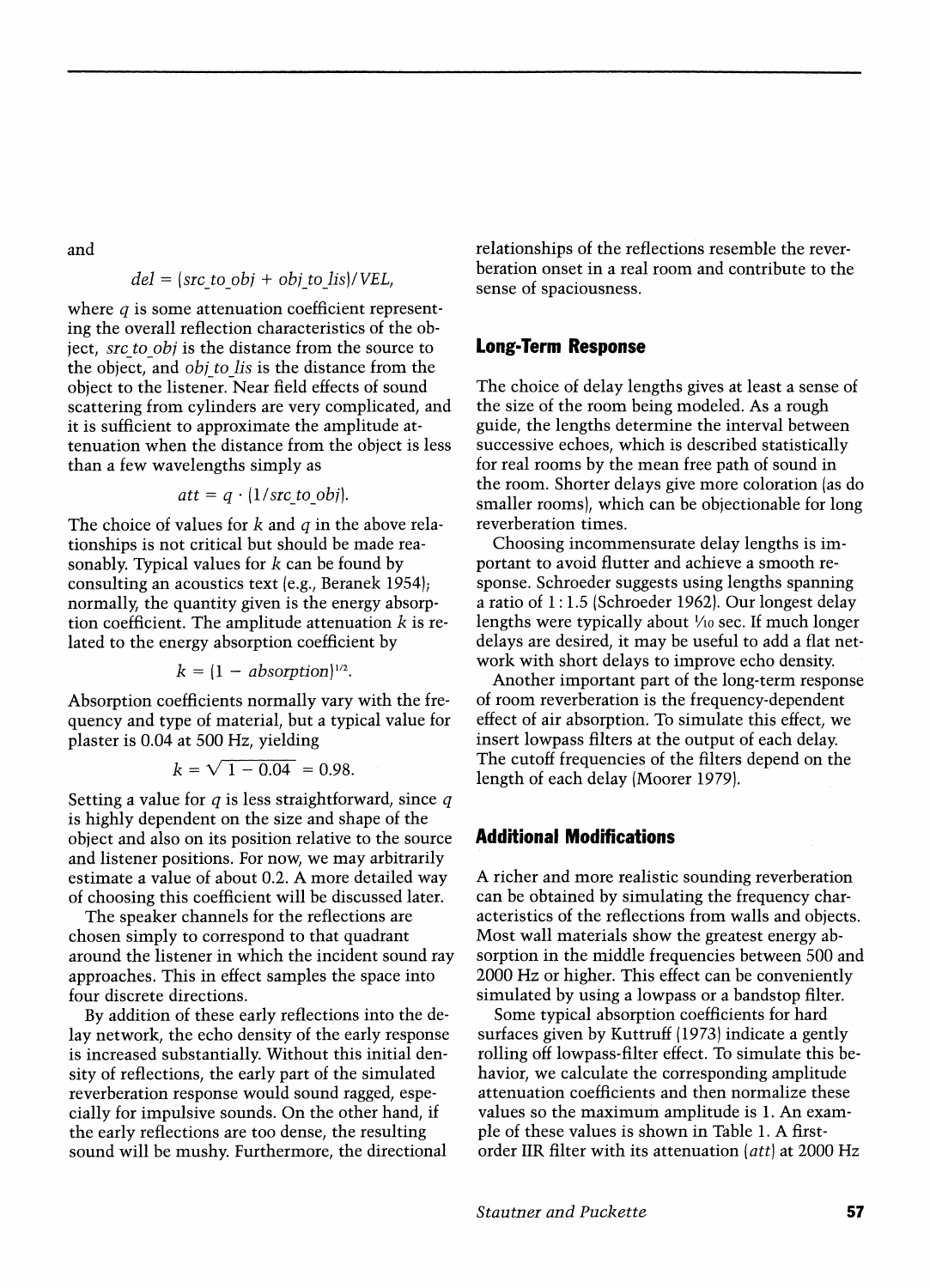| ີ                                                                           |      |      |       |                |      |       |
|-----------------------------------------------------------------------------|------|------|-------|----------------|------|-------|
| Domain of measurement                                                       |      |      |       | Frequency (Hz) |      |       |
|                                                                             | 125  | 250  | 500   | 1000           | 2000 | 4000  |
| Energy absorption coefficients<br>for hard surfaces (from<br>Kuttruff 1973) | 0.02 | 0.02 | 0.03  | 0.03           | 0.04 | 0.05  |
| Resulting amplitude<br>attentuation of reflected wave                       | 0.99 | 0.99 | 0.985 | 0.985          | 0.98 | 0.975 |
| Normalized values to model<br>filter, using attenuation of 0.99             |      |      | 0.995 | 0.995          | 0.99 | 0.985 |

**Table 1. Finding the filter characteristics to simulate wall reflections** 

**chosen to match that of the wall attenuation is sufficient to model this behavior. The normalizing factor found is then used as the amplitude coefficient k in the equations given previously. For image sources whose rays have traversed several walls, the filter attenuation at 2000 Hz can be set to**  $(\text{att})^m$ **, and the amplitude coefficient becomes km as before.** 

**The frequency behavior of reflections from cylinders may be summarized as follows. For sound of wavelengths larger than the diameter of the object, very little sound is reflected, and it is reflected in all directions. Sound of wavelengths smaller than the diameter tends to be reflected back toward the source from the object and shadowed on the side of the object away from the source.** 

**We may conveniently separate this behavior into two cases: (A) a listener on same side of object as source and (B) a listener on the opposite side. These situations are labeled in Fig. 5. For our purposes, it is satisfactory to model these two situations using a highpass, first-order FIR filter and a second-order IIR bandpass filter respectively. In the backwardreflecting case, we choose the half-power point of the highpass filter at about** 

 $freq_{1/2\ power}$   $(Hz) = 10 \cdot VEL/(\pi \cdot diameter)$ 

**and use an amplitude coefficient q of about** 

$$
1/\sqrt{2\pi}
$$

**In the forward-reflecting case, we choose a center frequency and bandwidth of the bandpass filter at** 

**about** 

 $center_{\text{freq}}$  (Hz) =  $VEL/(\pi \cdot diameter)$ 

 $bandwidth$   $(Hz) = 0.3$   $\cdot$  center freq

**and set q at about** 

$$
1/\sqrt{20\pi}
$$

**We stress that these choices of filter properties are approximate and serve only to enrich the characteristics of the early response. The filters used here are quite standard and are described in great detail by, for example, Oppenheim and Schafer (1975). Further detailed descriptions of the scattering and absorption of sound may be pursued by referring to Morse's work (1948).** 

**It may serve equally well to use some entirely different criteria in choosing these properties. It is advantageous, however, to create a systematic method that can easily be extended to allow the introduction of several sources into the simulated acoustic space, each with its own particular reflection relationships related to its simulated position in the space.** 

**A further improvement can be gained by continuously varying the delay lengths in a random way. This has the effect of shifting the resonant peaks in the frequency response and decreases the possibility of flutter. Usually, a variation of 1 msec or less a few times per second is sufficient to enhance the quality of the sound without introducing**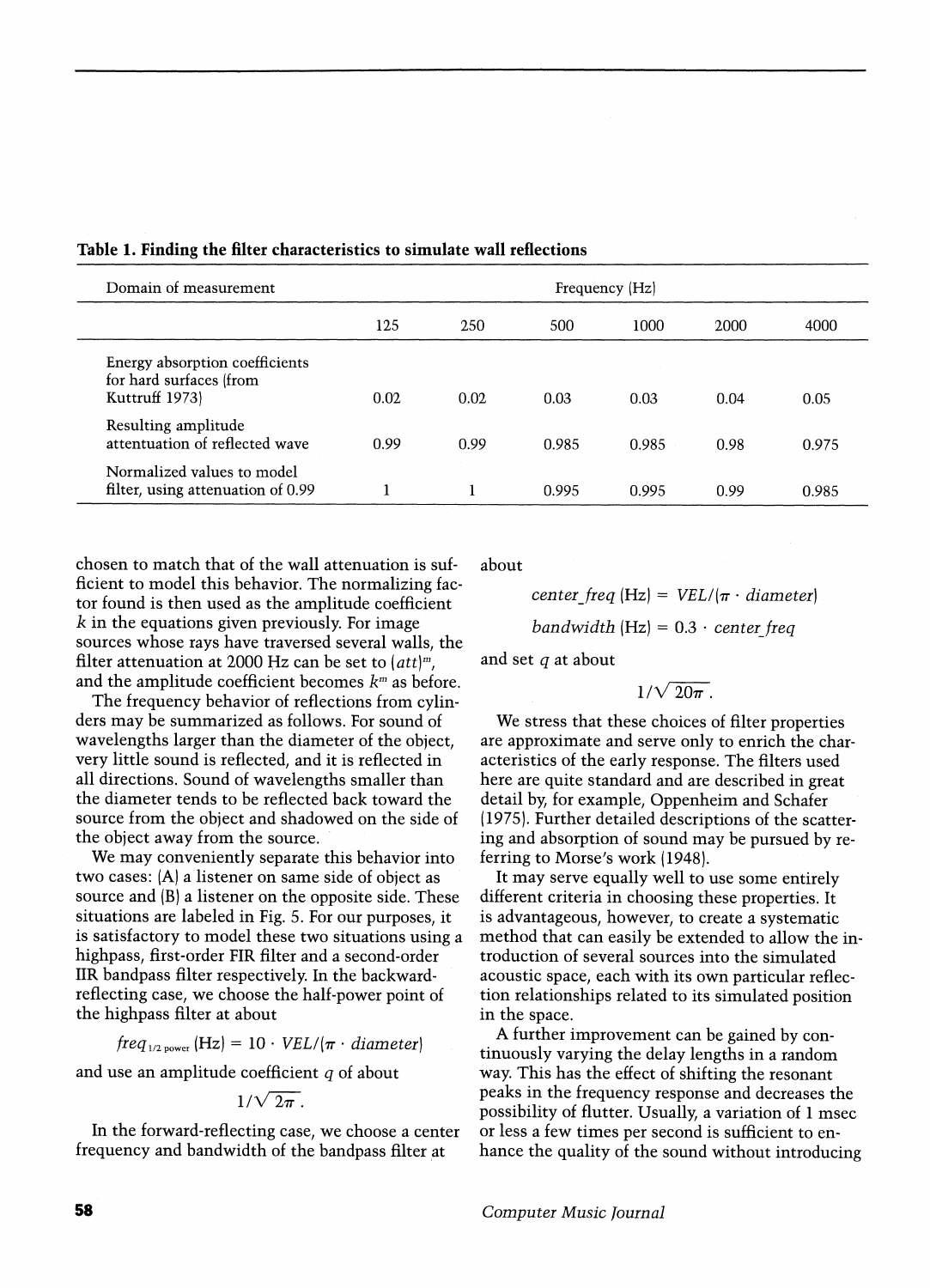**Fig. 5. Simplified diagram of scattering of sound from a cylinder at low and high frequencies. In case A, the** 

**listener is on the same side as the source. In case B, the listener is on the opposite side.** 

**I** 



**disturbing side effects. The reverberator design now stands as shown in Fig. 6.** 

#### **Notes on Implementation**

**A program was written to design automatically a Music 11 reverberator using the preceding design methodology. The ROOM program takes as its input the dimensions of a rectangular room, coordinates and dimensions of objects in the room, a feedback matrix, a list of delay values, and a list of source locations. The output consists of Music 11 code to be used as part of a Music 11 orchestra file. An example of a reverberator with a single source in the left front channel implemented in this way is described in the section on sample Music 11 implementation.** 

**More efficient use of memory space is obtained by avoiding the use of a delay for the source and reducing all delays of early reflections by a corresponding amount. This also has the effect of increasing the time window in which the early reflections can be calculated.** 

**The reverberator design contains several optional branches around the statements that filter the early reflections and adds them into the delay. These branches become effective when the input source is not active, thereby eliminating unnecessary computation. This becomes very important in designing reverberators that allow several separate input sources.** 

**A reverberator capable of handling several sources is a simple generalization of the singlesource method. In our implementation, the ROOM program defines a set of early reflection characteristics for each source, corresponding to its simulated location. In practice, the calculation of early reflections in using a reverberator with many sources can become computationally intensive, but each additional source generally requires only a fractional amount of memory space compared to the amount of memory occupied by the delays. Furthermore, the use of conditional branches to avoid unnecessary computation, as described earlier, can greatly ease the matter.** 

**In considering the various filter characteristics, we have assumed that filters of unity maximum gain are used in conjunction with an amplitude attenuation of the input signal. Further computational efficiencies can be achieved by scaling the filter coefficients by this attenuation value, thereby avoiding computationally costly multiplication of the signal prior to filtering.** 

#### **Observations and Suggestions for Further Work**

**A long list of possible improvements springs to mind. We have only gone into detail about one possible network, and new possibilities are born with each unitary matrix (of which there are plenty for everybody).** 

**There is still no easy way to gauge overall coloration in a complex network, and trial and error is still required to control it. Coloration is probably less for networks containing at least some long delays; but incorporating them makes it harder to control echo density.** 

**Another problem arising for long reverberation times and pure tone bursts is a fluctuation in am-**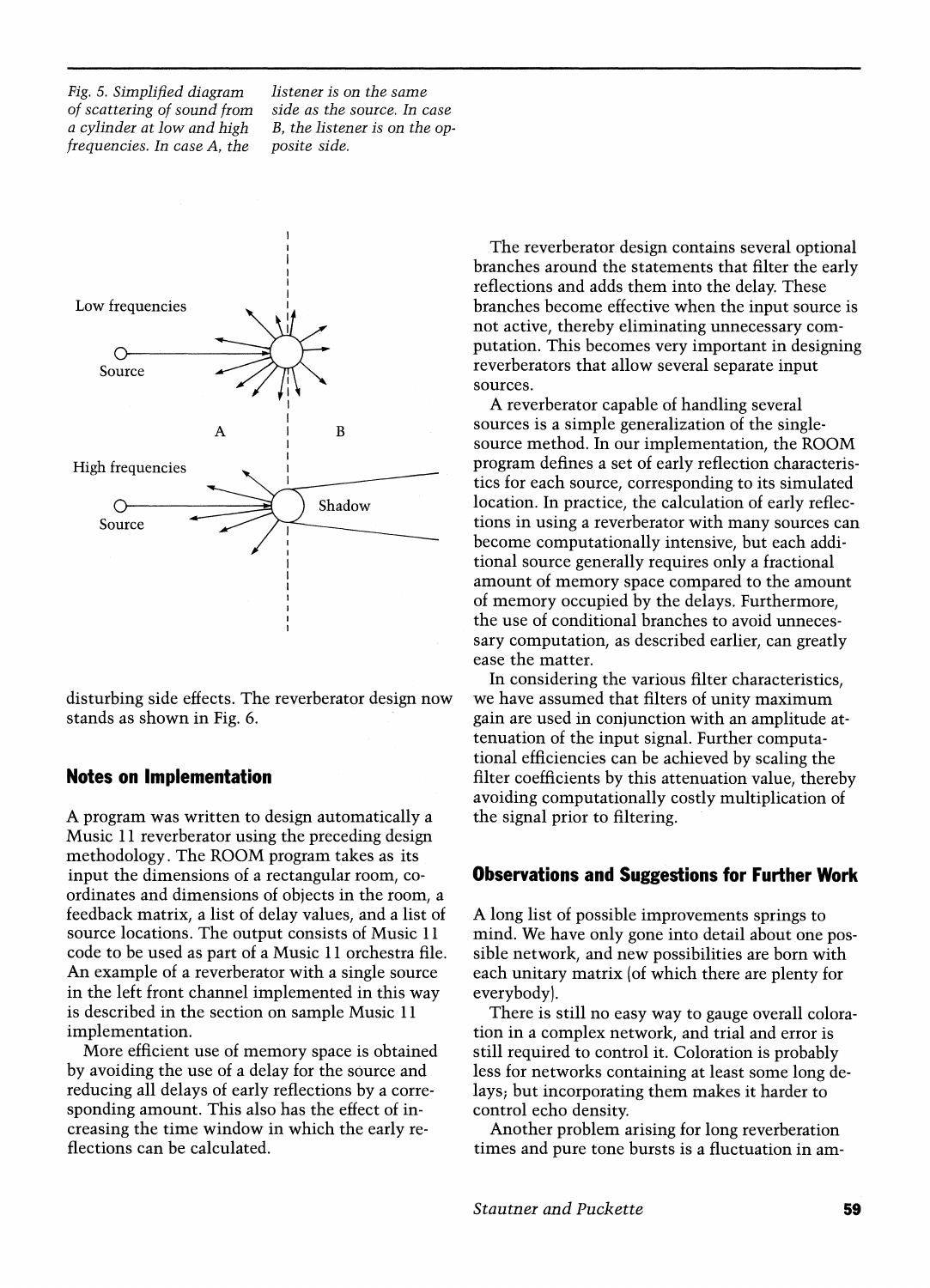**Fig. 6. The complete design of the reverberator. HPF = highpass filter; LPF = lowpass filter; BPF = bandpass filter.** 

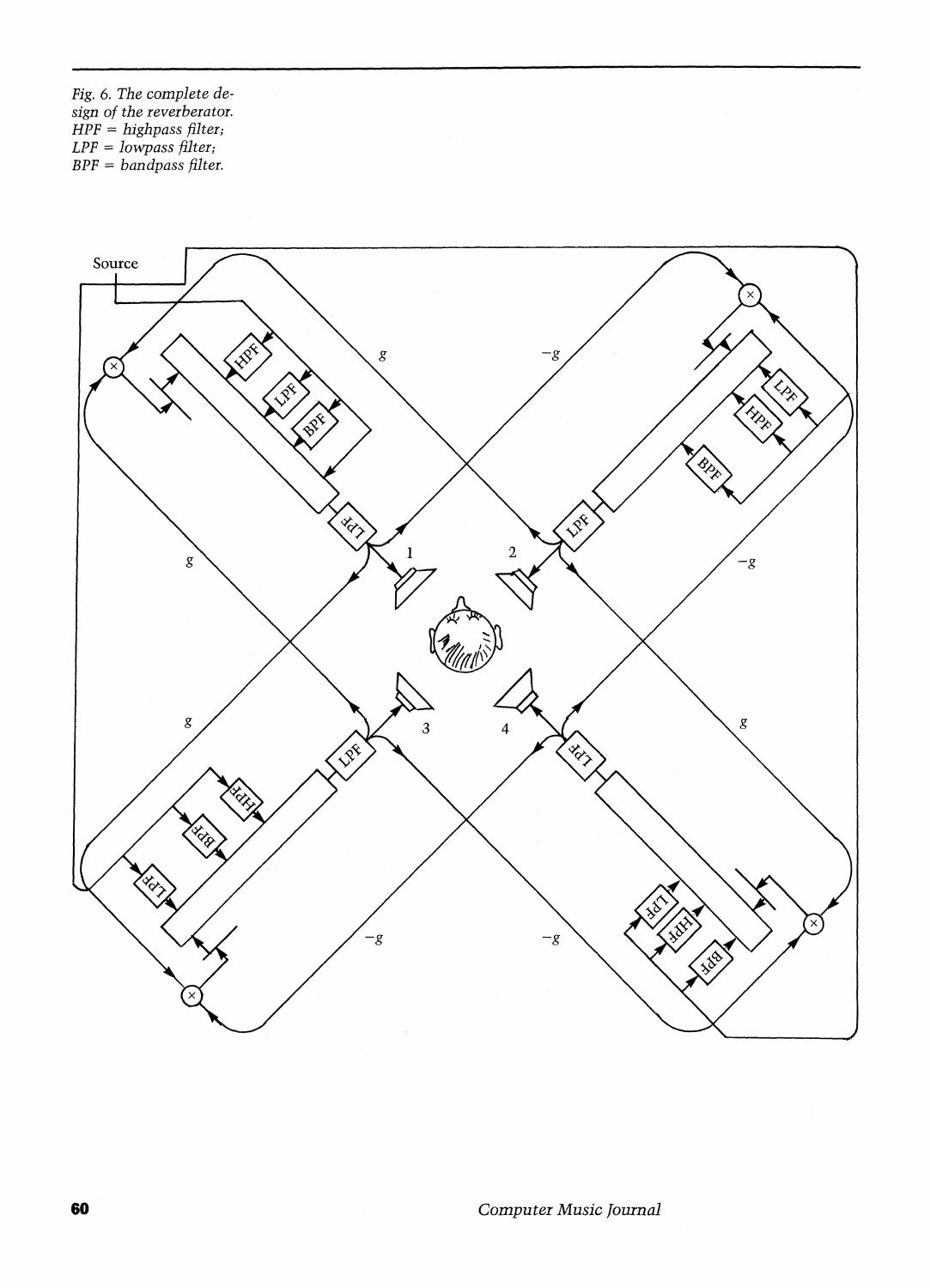**plitude during the decay. This phenomenon is caused by the "excitation" of a small number of poles in the frequency response that create their own tones and beat against one another. This is a problem for every reverberator we have tried, and the only solution we can suggest is to arrange for the pole density to be so great that the beating is slower than the decay (i.e., for a reverberation time of 2 sec we need a pole density of two per Hertz). However, we are unable to think of any delay network resulting in a pole separation smaller in Hertz than the reciprocal of our total delay time in seconds. We strongly suspect that this is a fundamental limitation for reverberators. If that amount of space is not available, the best solution is to avoid using long reverberation times when the input is a pure tone burst.** 

**A next step in the reverberation design procedure will be to allow for moving sources. This implies making extensions to the ROOM program in order to make it generate code that specifies the timevarying relationships of the early reflections as the source moves between two positions.** 

**Further experiments using more than four channels would be worthwhile and could lead to an enhanced sense of acoustic ambience and greater realism. A study of the directional growth of reverberation in real rooms may help in choosing delay matrices for networks with many channels.** 

**We also found that variation of the early response constraints, such as filter criteria, led to different qualities of reverberation, but we have no quantitative way of describing these relationships in perceptually meaningful terms. Some important research attacking these questions appears in the literature (Beranek 1962; Reichardt and Schmidt 1967; Barron 1971; 1974), and we would be interested in exploring simpler and more direct ways of defining the early response. Perhaps a statistical method of choosing the early reflection properties, combined with some perceptually meaningful constraints, can be found. Such a method may also lead to greater efficiency in computing the early response.** 

### **Conclusion**

**I** 

**A methodology for the design and experimentation of reverberation networks has been presented. Some of the favorable properties of reverberators designed in this way are as follows:** 

- **1. The reverberant response is spatially sensitive to the location of the input source.**
- **2. Several unique input sources may be added without significantly increasing the main memory space required.**
- **3. A significant portion of the early room response characteristics may be modeled directly.**
- **4. When a source signal is dormant, there is an increase in computational efficiency.**

**The methods we have presented are flexible enough to permit the design of stable recursive reverberators with an arbitrary number of output channels.** 

# **Acknowledgments**

**This work was supported by a grant from the M.I.T. Department of Humanities. We owe much to Barry Vercoe, whose initial insights led us to the present design, and to Roger Hale, who supplied us with additional ideas.** 

#### **References**

- **Barron, M. 1971. "The Subjective Effects of First Reflec**tions in Concert Halls-the Need for Lateral Reflec**tions." Journal of Sound and Vibration 15(4):475-494.**
- **Barron, M. 1974. "The Effects of Early Reflections on Subjective Acoustic Quality in Concert Halls." Ph.D. thesis, Institute of Sound and Vibration Research, University of Southampton, England.**
- **Beranek, L. 1954. Acoustics. New York: McGraw-Hill.**
- **Beranek, L. 1962. Music, Acoustics and Architecture. New York: Wiley.**
- **Jordan, V. L. 1969. "Room Acoustics and Architectural Acoustics Development in Recent Years." Applied Acoustics 2(1):59-81.**
- **Kuttruff, H. 1973. Room Acoustics. New York: Wiley.**
- **Meyer, E., W. Burgtorf, and P. Damaske. 1965. "Eine Ap-**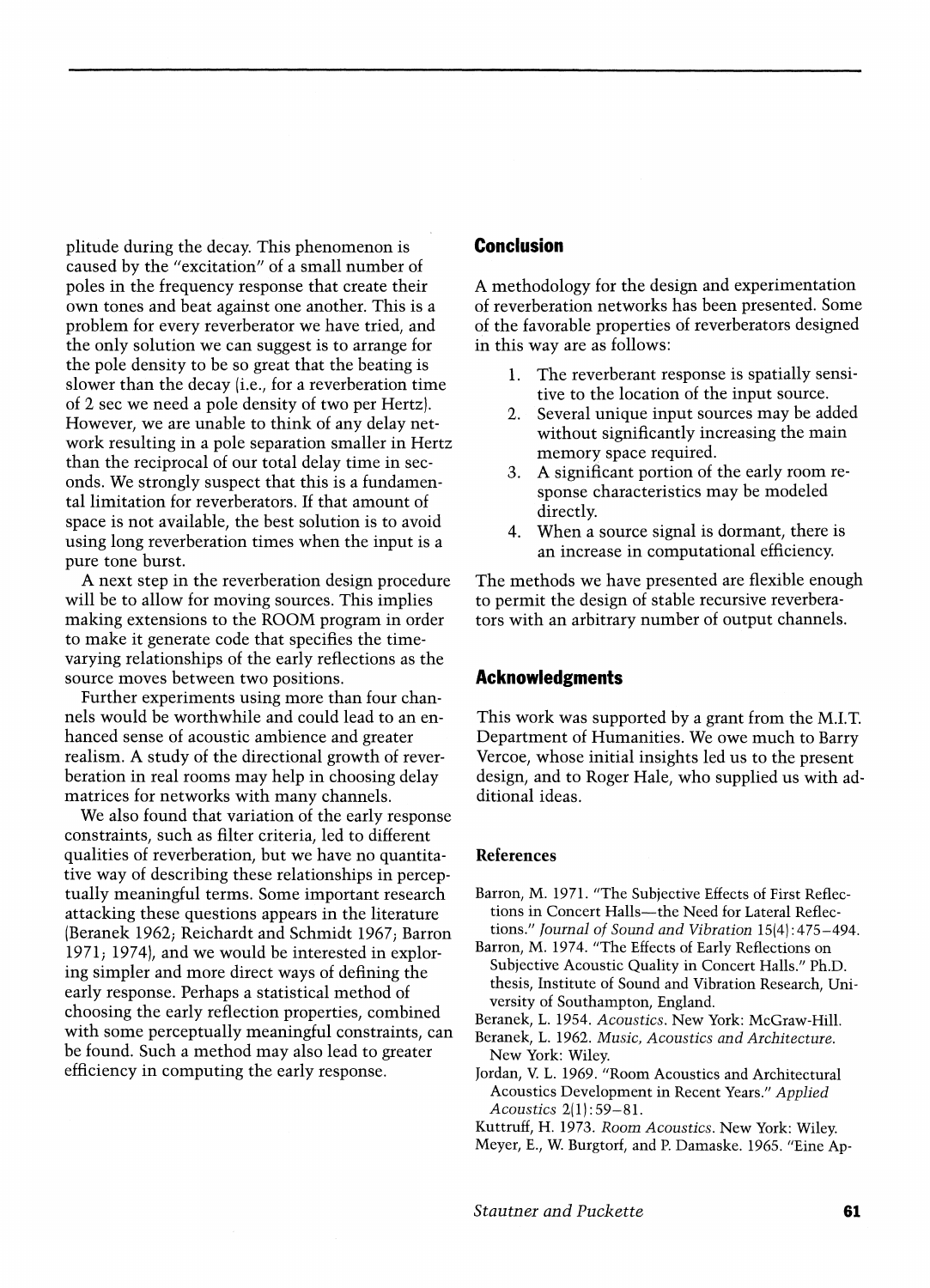**paratur zur Electroakustischen Nachbildung von**  Schallfeldern, Subjektive Hörwirkungen beim Uber**gang Koharenz-Inkoharenz." Acustica 15(5):339-344.** 

**Moorer, J. 1979. "About This Reverberation Business." Computer Music Journal 3(2): 13-28.** 

**"-C11** 

- **Morse, P. M. 1948. Vibration and Sound. New York: McGraw-Hill.**
- **Oppenheim, A., and R. Schafer. 1975. Digital Signal Processing. Englewood Cliffs, New Jersey: Prentice-Hall.**
- **Reichardt, W., and W. Schmidt. 1967. "Die Wahrnehmbarkeit der Veranderung von Schallfeldparametern bei der Darbietung von Musik." Acustica 18(5):274-282.**
- **Schroeder, M. R. 1962. "Natural Sounding Artificial Reverberation." Journal of the Audio Engineering Society 10(3): 219-223.**
- **Schroeder, M. R., D. Gottlob, and K. F. Siebrasse. 1974. "Comparative Study of European Concert Halls: Correlation of Subjective Preference with Geometric and Acoustic Parameters." Journal of the Acoustical So-**

**ciety of America 56(4): 1195-1201.** 

**Strang, G. 1976. Linear Algebra and Its Applications. New York: Academic.** 

# **Appendix-**

#### **Sample Music 11 Implementation**

**An example of a Music 11 reverberator designed with the aid of the ROOM program will be preceded here by a brief description of the unit generators used.** 

**The Music 11 sound synthesis language computes samples of sound at two rates: the control rate and the audio rate. Typically, quantities that vary relatively slowly, such as amplitude envelopes or variable delay lengths, are calculated at the control rate, while actual waveform generation occurs at the faster audio rate. Variables updated at the control rate are represented as kN or lkN, where N is an integer and 1 indicates a variable local to the particular instrument. Similarly, audio rate quantities are designated by aN or laN. Constants are represented by iN. Global variables are values that can be passed between instruments and are designated by gkN for the control rate and gaN for the audio rate.** 

**A delay space of the desired length in seconds is defined in the code by the pipdef statement. Any** 

**number of audio rate signals can be added into the delay using pipad statements up to the following piprd statement, which marks the end of the delay space and reads the audio rate samples from the delay. By using a pipadv statement, audio rate samples may be added into the delay space at a time-varying delay value determined by a control-rate variable.** 

**Lowpass infinite-impulse response (IIR) filters are implemented using the tone unit generator, which takes the desired half-power point as an argument. The reson generator implements a second-order recursive filter with the desired center frequency and bandwidth between upper and lower half-power points. Finite-impulse response (FIR) filters are implemented by first delaying the input signal by one sample using the delayl unit generator and then adding the combined weights of the original signal and delayed signal. (In Fig. 7, both the filter coefficients and the amplitude attenuation factor appear in the implementation of the FIR filter; these constants are actually multiplied only once, and their combined product is then used for the audio rate calculations.)** 

**The control-rate interpolating, random-number generator randi produces random straight-line segments between positive or negative random points lying within the given amplitude and occurring at the given frequency. These values are used to offset the feedback delay lengths slightly.** 

**In the example presented later, the input signal is assumed to be generated in a sound-producing module or instrument occurring before the reverberator and is represented by the global audio-rate signal gal. The global control rate variable gk 1 is used as a flag to indicate whether the instrument is active or not in order to determine when the branches avoiding the early reflection calculations become effective. At the bottom of the reverberator, gal is set to zero to avoid recycling the last sample in the event that the sound-producing module has turned off at the end of a note.**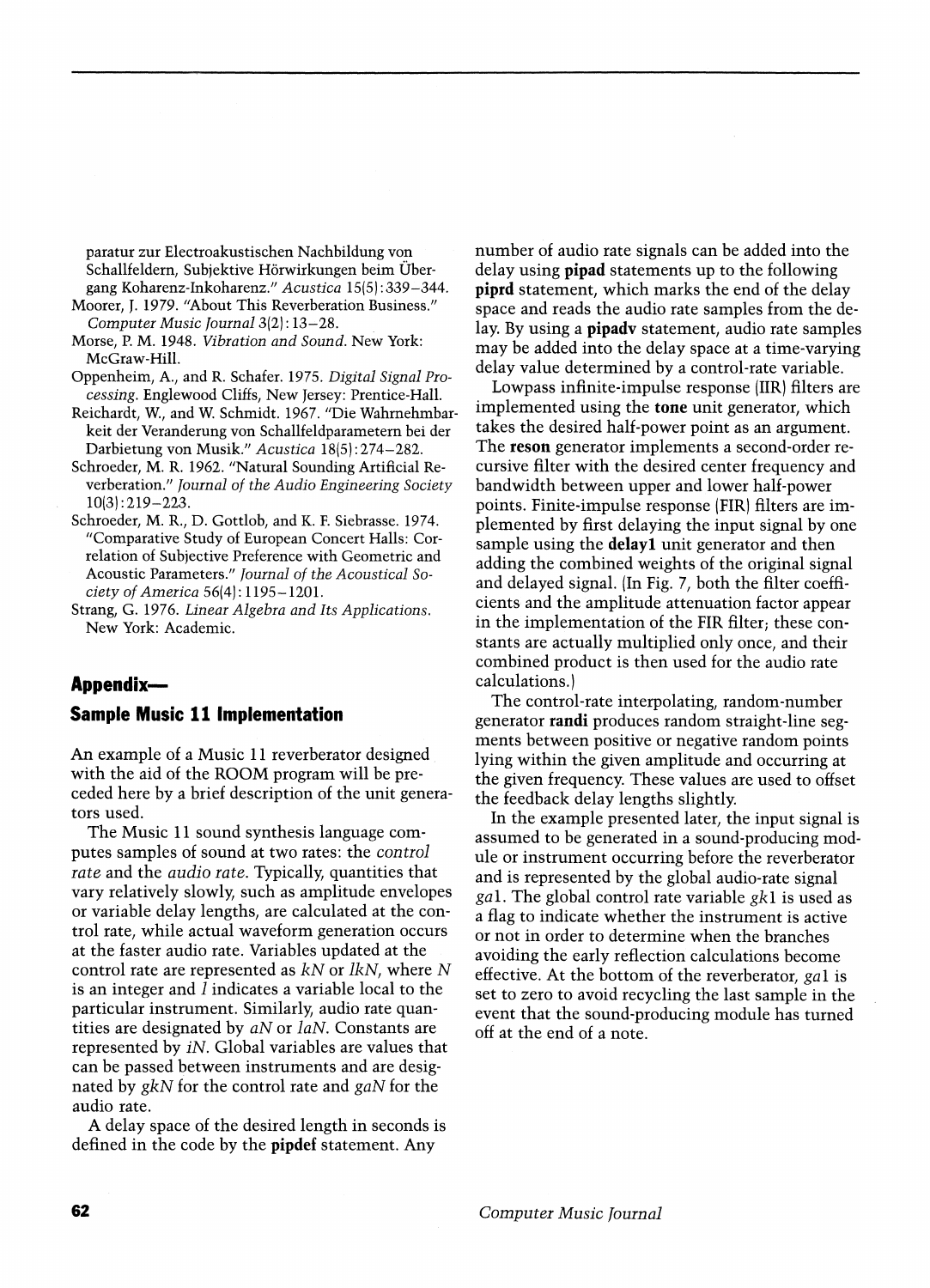Fig. 7. Music 11 implemen- erators and statements are **tation of a four-channel reverberator with one source. Music 11 unit gen-**

**in bold type, and comments are denoted by a semicolon.** 

| instr 13        |                          |                                            | ;Reverberation instrument                        |
|-----------------|--------------------------|--------------------------------------------|--------------------------------------------------|
| ga1             | init                     | 0                                          | ¡Initialize source signal to 0                   |
| k1              | randi                    | .001, 3.1, .06                             | ¡Interpolated random numbers to                  |
| k2              | randi                    | .0011, 3.5, .9                             | jitter delay lengths. First arg                  |
| k3              | randi                    | .0017, 1.11, .7                            | is max. range in ms, then cycle                  |
| k4              | randi                    | .0006, 3.973, .3                           | rate in Hz, then a seed.                         |
| $l$ all         | delay1 gal               |                                            | ¡Delay source by one sample for FIR filters      |
|                 | if $gk1 = 0$ kgoto nof11 |                                            | ;Skip unnecessary computation when source is off |
| al              |                          | reson gal*.02286, 214.7, 64.411, 1         | ¿Early reflections for channel 1                 |
| a2              |                          | reson ga1*.036248, 365, 109.5, 1           | Bandpass filters                                 |
| a3              | reson                    | ga1*.027143, 219, 65.699, 1                |                                                  |
| a4              | reson                    | ga1*.019974, 219, 65.699, 1                |                                                  |
| a5              | tone                     | ga1*.070542, 9800                          | ¿Lowpass filters                                 |
| a6              | tone                     | ga1*.061021, 10000                         |                                                  |
| a7              | tone                     | ga1*.05216, 9800                           |                                                  |
| a8              | tone                     | ga1*.046154, 9800                          |                                                  |
| $nof 11$ :      |                          |                                            |                                                  |
|                 | pipdef .0683             |                                            | ¡Pipe delay space for channel 1                  |
|                 |                          | if $gk1 = 0$ kgoto noall                   | ¡If source is off, don't bother                  |
|                 |                          | pipad $a1, .0006$                          | adding in early reflections                      |
|                 |                          | pipad a2, .0001351                         |                                                  |
|                 |                          | pipad a3, .0031383                         |                                                  |
|                 |                          | pipad a4, .0046684                         | ¡Early reflections added into pipe               |
|                 |                          | pipad a5, 0094834                          |                                                  |
|                 |                          | pipad a6, 010068                           |                                                  |
|                 | pipad                    | a7, .023716                                |                                                  |
|                 |                          | pipad a8, 029589                           |                                                  |
| noall:          |                          |                                            | ¡Feedback signal from channel 2 and 3 added      |
|                 |                          | <b>pipadv</b> $1a2 + 1a3$ , $.0663 + k1$   | ; into time-varying delay.                       |
| $l$ a $l$ $l$   | piprd                    |                                            | ,Read pipe output, channel 1.                    |
|                 |                          | if $gk1 = 0$ kgoto nof21                   | Branch if source turned off                      |
| a1              | $=$                      | ga1*.1014*.84379 - la11*.1014*.15621       | , Early reflections,                             |
| a2              | $=$                      | $ga1*.071322*.85075 - la11*.071322*.14925$ | ; channel 2                                      |
| a3              | $=$                      | ga1*.055855*.85028 - la11*.055855*.14972   |                                                  |
| a4              | tone                     | ga1*.03917, 10000                          |                                                  |
| a5              | $=$                      | ga1*.048756*.85015 - la11*.048756*.14985   | ¡Highpass FIR filter                             |
| a6              | tone                     | ga1*.033955, 9800                          |                                                  |
| a7              | tone                     | ga1*.029319, 9800                          |                                                  |
| a8              | tone                     | ga1*.029319, 9800                          |                                                  |
| a9              | tone                     | ga1*.025974, 9800                          |                                                  |
| $\text{nof21}:$ | pipdef .0773             |                                            | ,Pipe delay, channel 2                           |
|                 |                          | if $gk1 = 0$ kgoto noa21                   | ;Branch if source is dormant                     |
|                 |                          | pipad a1, .014705                          |                                                  |
|                 |                          | pipad a2, .030699                          |                                                  |
|                 | pipad                    | a3, .032913                                |                                                  |
|                 | pipad                    | a4, .035149                                |                                                  |
|                 | pipad                    | a5, .03897                                 |                                                  |
|                 | pipad                    | a6, .052999                                |                                                  |
|                 |                          |                                            |                                                  |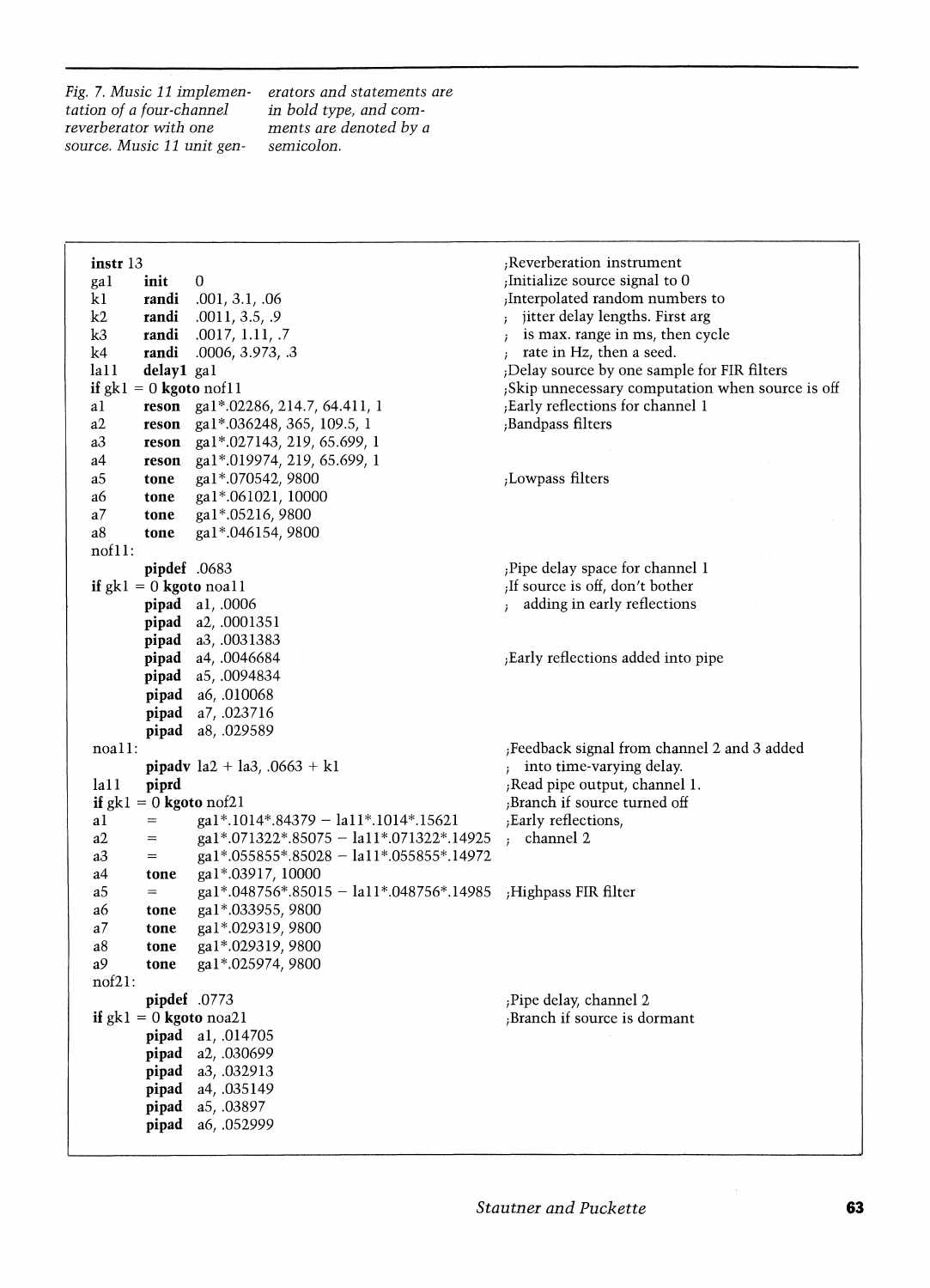```
pipad 
a7, .064321 
        pipad 
a8, .064321 
        pipad 
a9, .074434 
noa21: 
        pipadv -la1 - la4, .0753 + k2
1a12 piprd 
if gkl = 0 kgoto nof31<br>al reson ga1*.02al reson gal*.024515, 210.57, 63.172, 1 
        = gal*.08472*.84379 - lall*.08472*.15621
a3 = gal*.065767*.85015 - lall*.065767*.14985<br>a4 = gal*.055937*.85015 - lall*.055937*.14985
        = gal*.055937*.85015 - lall*.055937*.14985
a5 tone gal*.034039, 10000 
a6 - gal*.043571*.84647 - lall*.043571*.15353 
a7 tone gal*.03061, 9800 
                a8 tone gal*.028892, 9800 
nof3 1: 
        pipdef .0902 
if gk1 = 0 kgoto noa31
        pipad al, .010752 
        pipad a2,.018758 
        pipad a3,.022562 
        pipad a4, 03701<br>pipad a5, 04596
               pipad a5,.045961 
        pipad a6,.05096 
        pipad a7,.062167 
        pipad a8,.065731 
noa3l: 
        pipadv \text{la} 1 - \text{la} 4, .0882 + k3
1a13 piprd 
if gkl = 0 kgoto nof41<br>al = gal*.08
                al - gal*.080287*.84379 - lall*.080287*.15621 
a2 - gal*.071111*.85041 - lall*.071111*.14959 
a3 = gal*.057238*.85015 - lall*.057238*.14985 
a4 - gal*.048448*.84985 - lall*.048448*.15015 
a5 tone gal*.030297, 10000<br>a6 = gal*.042724*.84647
        = gal*.042724*.84647 - lall*.042724*.15353
a7 tone gal*.022991, 9800 
               a8 tone gal*.021125, 9800 
nof4l: 
        pipdef .0991 
if gk1 = 0 kgoto noa41
        pipad al, .028855 
        pipad a2,.033654 
        pipad a3,.041818 
        pipad a4,.053455 
        pipad a5, .057372 
        pipad a6,.05831 
        pipad a7,.090532 
        pipad a8,.098614 
                                                              ;Feedback from channels 1 and 4 
                                                              ;Read pipe, channel 2 
                                                              ;Branch if source dormant 
                                                              ;Pipe delay space, channel 3 
                                                              ;Branch if source dormant 
                                                              ;Feedback from channels 1 and 4 
                                                              ;Read pipe output, channel 3 
                                                               ;Branch if source dormant 
                                                              ;Early reflections, 
                                                              ; channel 4 
                                                              ;Pipe delay space, channel 4 
                                                              ;Branch if source dormant
```